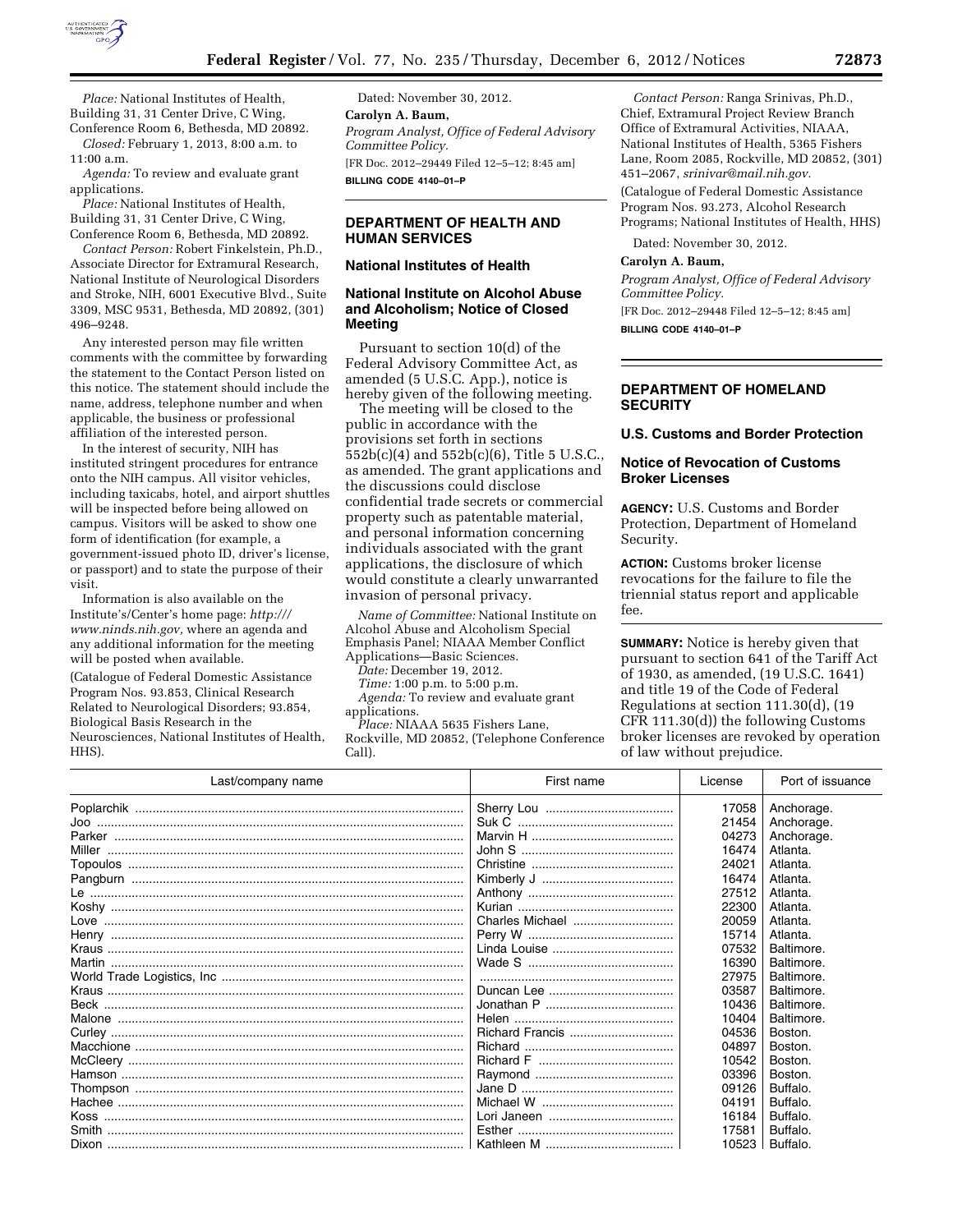$\equiv$ 

| Last/company name                         | First name                | License | Port of issuance   |
|-------------------------------------------|---------------------------|---------|--------------------|
|                                           |                           | 10942   | Buffalo.           |
|                                           |                           | 05025   | Buffalo.           |
|                                           |                           | 05926   | Buffalo.           |
|                                           |                           |         |                    |
|                                           |                           | 11091   | Buffalo.           |
|                                           |                           | 02420   | Buffalo.           |
|                                           | Christopher B             | 20975   | Champlain.         |
|                                           | Charles Nelson            | 04025   | Champlain.         |
|                                           |                           | 03229   | Champlain.         |
|                                           |                           | 06837   | Champlain.         |
|                                           |                           | 07270   | Champlain.         |
|                                           |                           | 10898   | Champlain.         |
|                                           |                           | 11082   | Champlain.         |
|                                           |                           | 15506   | Champlain.         |
|                                           |                           | 20370   | Charleston.        |
|                                           |                           | 14011   | Charleston.        |
|                                           |                           | 09028   | Charleston.        |
|                                           | Christine Marie Elizabeth | 14010   | Charleston.        |
|                                           |                           | 13117   | Charleston.        |
|                                           | Charles Joseph            | 10159   | Charleston.        |
|                                           |                           | 06535   | Charleston.        |
|                                           |                           | 10353   | Charleston.        |
|                                           |                           | 23539   | Charleston.        |
|                                           |                           | 21749   | Charleston.        |
|                                           |                           | 06634   | Charleston.        |
|                                           |                           | 15894   | Charleston.        |
|                                           |                           | 05563   | Charlotte.         |
|                                           |                           | 09099   | Charlotte.         |
|                                           |                           |         |                    |
|                                           |                           | 15707   | Charlotte.         |
|                                           |                           | 15923   | Charlotte.         |
|                                           | Evadne Winniefred         | 15001   | Charlotte.         |
|                                           |                           | 15021   | Charlotte.         |
|                                           |                           | 10849   | Charlotte.         |
|                                           | Jequita Keith             | 22021   | Charlotte.         |
|                                           |                           | 22644   | Charlotte.         |
|                                           |                           | 10197   | Charlotte.         |
|                                           |                           | 15946   | Chicago.           |
|                                           | Loren Wenfeng             | 13087   | Chicago.           |
|                                           |                           | 14586   | Chicago.           |
|                                           |                           | 17161   | Chicago.           |
|                                           |                           | 09730   | Chicago.           |
|                                           |                           | 22382   | Chicago.           |
|                                           | Danette Marie             | 15313   | Chicago.           |
|                                           |                           | 10590   | Chicago.           |
|                                           |                           | 06943   | Chicago.           |
|                                           |                           | 05733   | Chicago.           |
| Santos ………………………………………………………………………………………  |                           | 17201   | Chicago.           |
|                                           |                           | 24192   | Chicago.           |
| McGinnis                                  | Eileen M                  | 06735   | Chicago.           |
|                                           |                           | 10261   | Chicago.           |
|                                           |                           | 14558   | Cleveland.         |
|                                           |                           | 20225   | Cleveland.         |
|                                           |                           | 15909   | Cleveland.         |
|                                           |                           | 11198   | Cleveland.         |
|                                           |                           | 23413   | Cleveland.         |
|                                           |                           | 23293   | Cleveland.         |
|                                           |                           | 16996   | Cleveland.         |
|                                           |                           | 09861   | Cleveland.         |
|                                           |                           |         |                    |
|                                           |                           | 14556   | Cleveland.         |
|                                           |                           | 10633   | Cleveland.         |
|                                           |                           | 15184   | Cleveland.         |
|                                           |                           | 15185   | Cleveland.         |
|                                           |                           | 16381   | Cleveland.         |
|                                           |                           | 16380   | Cleveland.         |
|                                           |                           | 15741   | Cleveland.         |
|                                           |                           | 13887   | Cleveland.         |
| Frick …………………………………………………………………………………………… |                           | 27626   | Cleveland.         |
|                                           |                           | 23945   | Cleveland.         |
|                                           |                           | 12437   | Cleveland.         |
|                                           |                           | 04648   | Cleveland.         |
|                                           |                           | 06327   | Cleveland.         |
|                                           |                           | 21701   | Cleveland.         |
|                                           |                           | 06008   | Cleveland.         |
|                                           |                           | 14534   | Dallas/Fort Worth. |
|                                           |                           | 20696   | Dallas/Fort Worth. |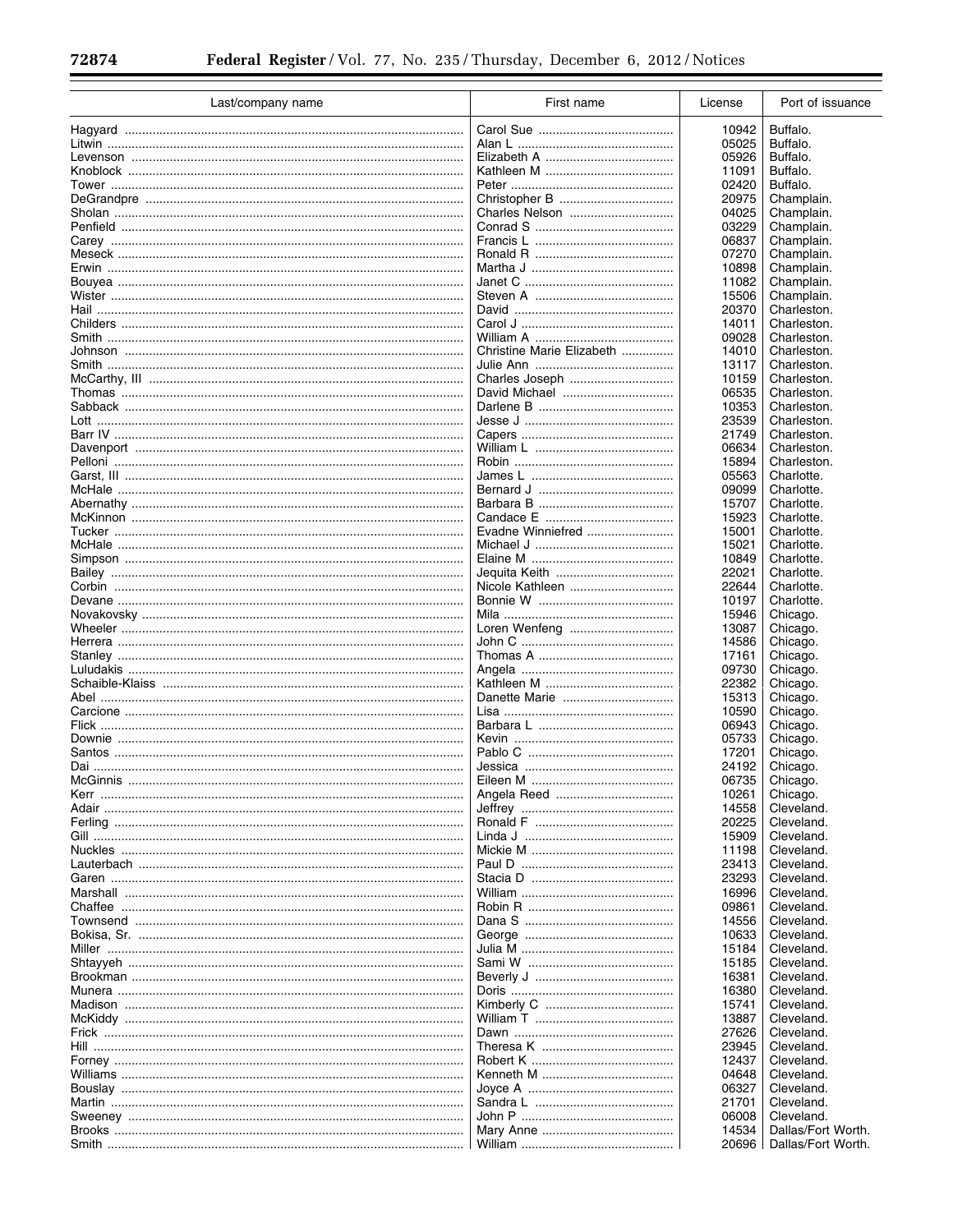Ξ

| Last/company name                         | First name        | License        | Port of issuance       |
|-------------------------------------------|-------------------|----------------|------------------------|
|                                           |                   | 20141          | Dallas/Fort Worth.     |
|                                           |                   | 15440          | Dallas/Fort Worth.     |
|                                           |                   | 05732          | Dallas/Fort Worth.     |
|                                           | James Boyde       | 22991          | Dallas/Fort Worth.     |
|                                           |                   | 09186          | Dallas/Fort Worth.     |
|                                           |                   | 13988          | Dallas/Fort Worth.     |
|                                           |                   | 22727          | Dallas/Fort Worth.     |
|                                           |                   | 14351          | Detroit.               |
|                                           |                   | 04118          | Detroit.               |
|                                           |                   | 11253          | Detroit.               |
|                                           | James William     | 15066          | Detroit.               |
|                                           |                   | 06540          | Detroit.               |
|                                           | Therese Michelle  | 07324          | Detroit.               |
|                                           |                   | 22547          | Detroit.               |
|                                           |                   | 10572          | Detroit.               |
|                                           |                   | 13357          | Detroit.               |
|                                           |                   | 16289<br>20457 | Detroit.<br>Detroit.   |
|                                           |                   | 17137          | Detroit.               |
|                                           |                   | 17216          | Detroit.               |
|                                           |                   | 28425          | Detroit.               |
|                                           |                   | 17262          | Detroit.               |
|                                           |                   | 15627          | Detroit.               |
|                                           |                   | 16940          | Detroit.               |
|                                           | Thomas Raymond    | 10244          | Detroit.               |
|                                           |                   | 22142          | El Paso.               |
|                                           |                   | 15954          | El Paso.               |
|                                           |                   | 16741          | El Paso.               |
|                                           |                   | 11609          | El Paso.               |
|                                           |                   | 14435          | Great Falls.           |
|                                           |                   | 15988          | Great Falls.           |
|                                           |                   | 22771          | Great Falls.           |
|                                           | Ralph Vaughn      | 02474          | Great Falls.           |
|                                           |                   | 16536          | Great Falls.           |
|                                           |                   | 21559          | Great Falls.           |
|                                           |                   | 14196          | Great Falls.           |
|                                           |                   | 03750          | Honolulu.              |
|                                           | Annette Stowe     | 05100<br>12629 | Honolulu.<br>Honolulu. |
|                                           |                   | 14551          | Honolulu.              |
|                                           |                   | 05632          | Honolulu.              |
|                                           |                   | 05813          | Honolulu.              |
|                                           | John Cleophas     | 04202          | Honolulu.              |
|                                           |                   | 10970          | Houston.               |
|                                           |                   | 09906          | Houston.               |
|                                           |                   | 06385          | Houston.               |
|                                           |                   | 07431          | Houston.               |
|                                           |                   | 13918          | Houston.               |
|                                           |                   | 13200          | Houston.               |
|                                           |                   | 17495          | Laredo.                |
|                                           |                   | 05031          | Laredo.                |
|                                           |                   | 16235          | Laredo.                |
| Garcia ………………………………………………………………………………………… |                   | 22669          | Laredo.                |
|                                           |                   | 22372          | Laredo.                |
|                                           |                   | 21681          | Laredo.                |
|                                           |                   | 20776          | Laredo.                |
|                                           |                   | 21620          | Laredo.                |
|                                           |                   | 15544          | Laredo.                |
|                                           |                   | 06797          | Laredo.                |
|                                           |                   | 17297<br>12193 | Laredo.<br>Laredo.     |
|                                           |                   | 13398          | Laredo.                |
|                                           |                   | 13947          | Laredo.                |
|                                           |                   | 16904          | Laredo.                |
|                                           | Veronica Lynn     | 20008          | Los Angeles.           |
| O'Neill ……………………………………………………………………………………… |                   | 10483          | Los Angeles.           |
|                                           |                   | 10597          | Los Angeles.           |
|                                           |                   | 16646          | Los Angeles.           |
|                                           |                   | 16738          | Los Angeles.           |
|                                           | Deborah Catherine | 11423          | Los Angeles.           |
|                                           |                   | 20316          | Los Angeles.           |
|                                           |                   | 28053          | Los Angeles.           |
|                                           |                   | 15968          | Los Angeles.           |
|                                           |                   | 14852          | Los Angeles.           |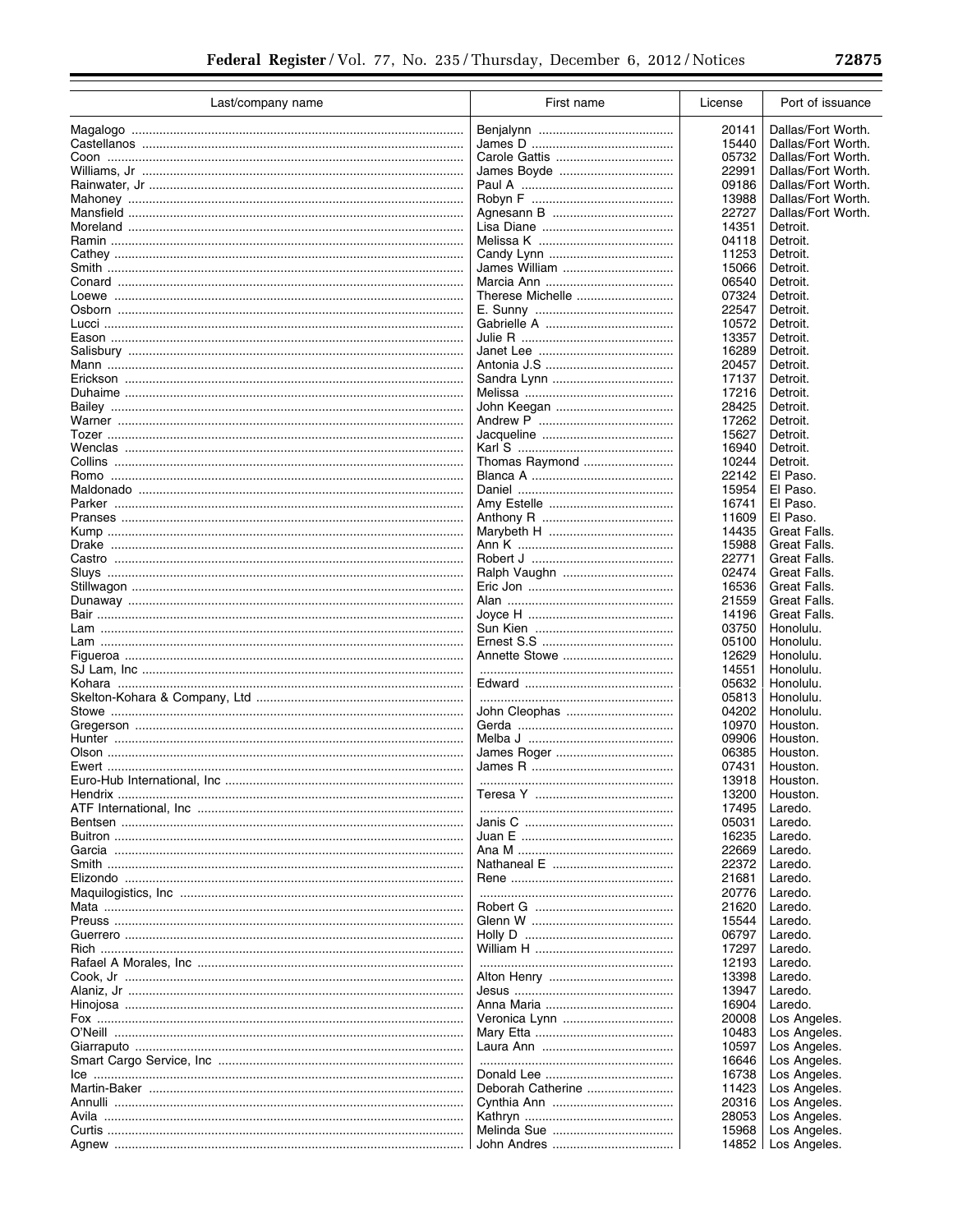$\equiv$ 

Ξ

| Last/company name                        | First name             | License | Port of issuance |
|------------------------------------------|------------------------|---------|------------------|
|                                          |                        | 20198   | Los Angeles.     |
|                                          |                        | 15445   | Los Angeles.     |
|                                          |                        | 05095   | Los Angeles.     |
|                                          |                        | 04557   | Los Angeles.     |
|                                          | Charles Winfield       | 11840   | Los Angeles.     |
|                                          |                        | 12506   | Los Angeles.     |
|                                          | Gabrielle Marie Louise | 13181   |                  |
|                                          |                        |         | Los Angeles.     |
|                                          |                        | 17514   | Los Angeles.     |
|                                          |                        | 07798   | Los Angeles.     |
|                                          |                        | 20404   | Los Angeles.     |
|                                          |                        | 11773   | Los Angeles.     |
| Henry ………………………………………………………………………………………  |                        | 20059   | Los Angeles.     |
|                                          |                        | 13307   | Los Angeles.     |
|                                          |                        | 13182   | Los Angeles.     |
|                                          |                        | 10491   | Los Angeles.     |
|                                          |                        | 16952   | Los Angeles.     |
|                                          | Megan Nicole           | 27550   | Los Angeles.     |
|                                          |                        | 14602   | Los Angeles.     |
|                                          |                        | 17402   | Los Angeles.     |
|                                          |                        | 16645   | Los Angeles.     |
|                                          | John Marshall          | 14789   | Los Angeles.     |
|                                          |                        | 16987   | Los Angeles.     |
|                                          |                        | 13165   | Los Angeles.     |
|                                          |                        | 09822   | Los Angeles.     |
|                                          |                        | 11748   | Los Angeles.     |
|                                          | Sharon Lee (Yurrell)   | 09499   | Los Angeles.     |
|                                          |                        | 07680   | Los Angeles.     |
|                                          |                        |         |                  |
|                                          |                        | 23317   | Los Angeles.     |
|                                          |                        | 23218   | Los Angeles.     |
|                                          | Daniel Anthony         | 08067   | Los Angeles.     |
|                                          |                        | 24328   | Los Angeles.     |
|                                          |                        | 07981   | Los Angeles.     |
|                                          |                        | 07909   | Los Angeles.     |
|                                          |                        | 09762   | Los Angeles.     |
|                                          |                        | 06257   | Los Angeles.     |
|                                          |                        | 04633   | Los Angeles.     |
|                                          |                        | 04731   | Los Angeles.     |
|                                          | Bernard Dennis         | 19653   | Los Angeles.     |
|                                          |                        | 22248   | Los Angeles.     |
|                                          |                        | 07247   | Los Angeles.     |
|                                          |                        | 06121   | Los Angeles.     |
|                                          |                        | 07019   | Los Angeles.     |
| France ……………………………………………………………………………………… |                        | 22036   | Los Angeles.     |
|                                          |                        | 07160   | Los Angeles.     |
|                                          |                        | 21216   | Los Angeles.     |
|                                          |                        | 06731   | Los Angeles.     |
|                                          |                        | 07232   | Los Angeles.     |
| Sudman                                   | Michael D              | 21508   | Los Angeles.     |
|                                          |                        |         | Los Angeles.     |
|                                          |                        | 16447   |                  |
|                                          |                        | 06321   | Los Angeles.     |
|                                          |                        | 13140   | Los Angeles.     |
|                                          |                        | 24156   | Los Angeles.     |
|                                          |                        | 07501   | Los Angeles.     |
|                                          |                        | 24291   | Los Angeles.     |
|                                          |                        | 20357   | Los Angeles.     |
|                                          |                        | 05980   | Los Angeles.     |
|                                          | Mary Elizabeth         | 20305   | Los Angeles.     |
|                                          |                        | 07350   | Los Angeles.     |
|                                          |                        | 04377   | Los Angeles.     |
|                                          |                        | 04397   | Los Angeles.     |
|                                          |                        | 04598   | Los Angeles.     |
|                                          |                        | 15684   | Miami.           |
|                                          |                        | 06178   | Miami.           |
|                                          |                        | 10343   | Miami.           |
|                                          |                        | 05936   | Miami.           |
|                                          |                        | 14267   | Miami.           |
|                                          |                        | 22004   | Miami.           |
|                                          |                        | 14868   | Miami.           |
|                                          |                        | 12127   | Miami.           |
|                                          |                        | 12451   | Miami.           |
|                                          |                        |         | Miami.           |
|                                          |                        | 11361   |                  |
|                                          |                        | 11513   | Miami.           |
|                                          |                        | 14280   | Miami.           |
|                                          | Adrianne Louise        | 07400   | Miami.           |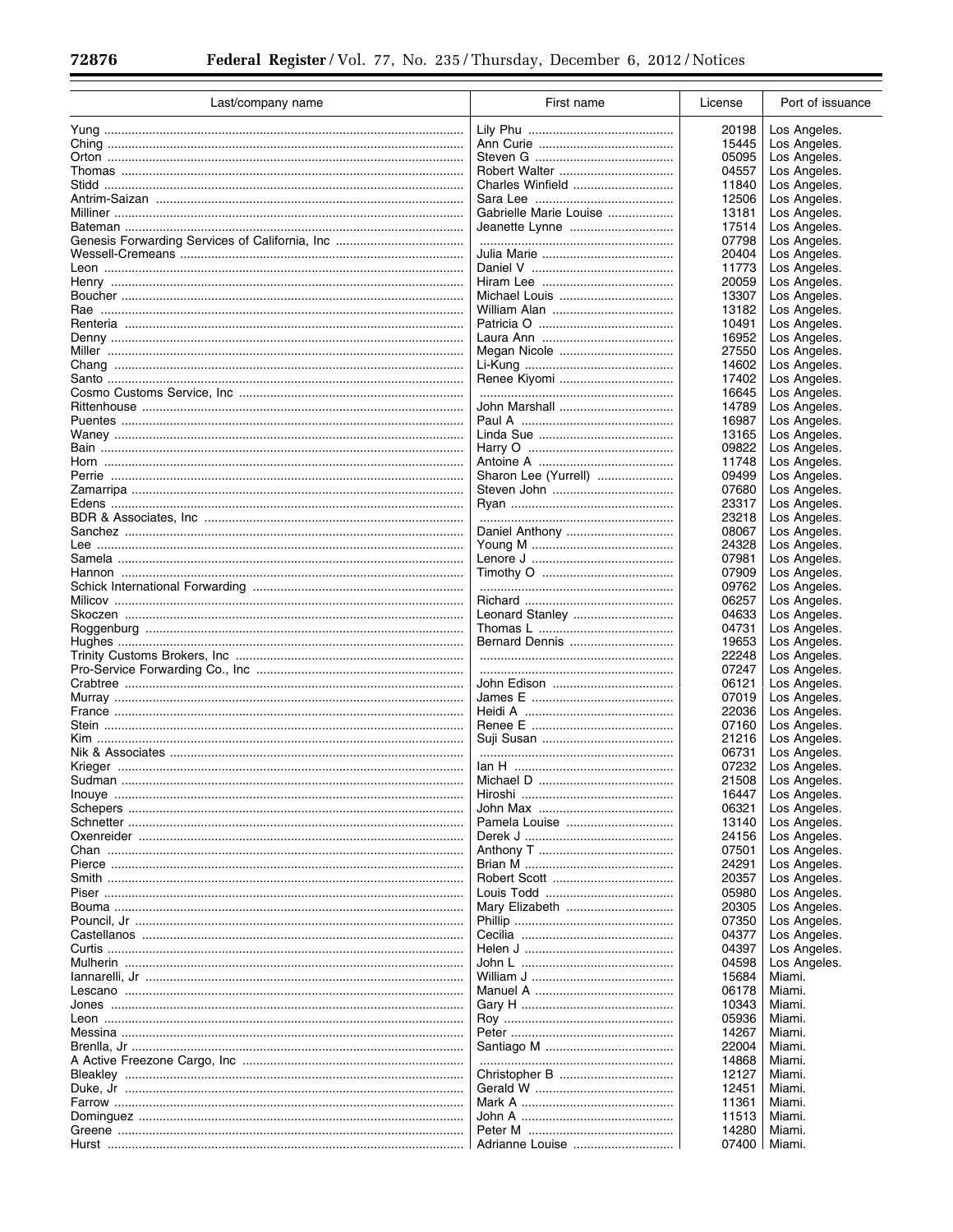÷

÷

| Last/company name                                   | First name          | License | Port of issuance |
|-----------------------------------------------------|---------------------|---------|------------------|
|                                                     |                     | 23849   | Miami.           |
|                                                     |                     | 22719   | Milwaukee.       |
|                                                     |                     | 22649   | Milwaukee.       |
|                                                     |                     | 23520   | Milwaukee.       |
|                                                     |                     | 14235   | Milwaukee.       |
|                                                     |                     | 15650   | Minneapolis.     |
|                                                     |                     |         |                  |
|                                                     |                     | 14521   | Minneapolis.     |
|                                                     |                     | 10639   | Minneapolis.     |
|                                                     | John Michael        | 03867   | Minneapolis.     |
|                                                     |                     | 10640   | Minneapolis.     |
|                                                     |                     | 16876   | Minneapolis.     |
|                                                     |                     | 20584   | Minneapolis.     |
|                                                     |                     | 21606   | Minneapolis.     |
|                                                     |                     | 24109   | Minneapolis.     |
|                                                     |                     | 13689   | Minneapolis.     |
|                                                     |                     | 20475   | Minneapolis.     |
|                                                     |                     | 17523   | Minneapolis.     |
|                                                     |                     | 20811   | Mobile.          |
|                                                     | Lillian Catherine F | 20906   | Mobile.          |
|                                                     |                     | 20794   | Mobile.          |
|                                                     |                     | 13393   | Mobile.          |
|                                                     |                     | 03517   | New Orleans.     |
|                                                     |                     | 12288   | New Orleans.     |
|                                                     |                     |         |                  |
|                                                     |                     | 22808   | New Orleans.     |
|                                                     |                     | 15663   | New Orleans.     |
|                                                     |                     | 17093   | New Orleans.     |
|                                                     |                     | 05068   | New Orleans.     |
|                                                     |                     | 05130   | New Orleans.     |
|                                                     |                     | 05459   | New Orleans.     |
|                                                     |                     | 11667   | New Orleans.     |
|                                                     |                     | 21480   | New Orleans.     |
|                                                     |                     | 23833   | New Orleans.     |
|                                                     |                     | 05998   | New Orleans.     |
|                                                     | Charles William     | 24316   | New Orleans.     |
|                                                     |                     | 20774   | New Orleans.     |
|                                                     | Barbara Laine       | 20963   | New Orleans.     |
|                                                     |                     | 20792   | New York.        |
|                                                     |                     | 04757   | New York.        |
|                                                     |                     | 09079   | New York.        |
|                                                     |                     | 06127   | New York.        |
|                                                     |                     | 12322   | New York.        |
|                                                     |                     |         |                  |
|                                                     |                     | 05173   | New York.        |
|                                                     |                     | 09645   | New York.        |
|                                                     |                     | 28050   | New York.        |
|                                                     |                     | 23694   | New York.        |
|                                                     |                     | 10029   | New York.        |
|                                                     |                     | 02342   | New York.        |
|                                                     |                     | 22296   | New York.        |
|                                                     |                     | 23529   | New York.        |
|                                                     |                     | 23177   | New York.        |
|                                                     |                     | 02579   | New York.        |
|                                                     |                     | 22354   | New York.        |
|                                                     |                     | 09932   | New York.        |
|                                                     |                     | 24161   | New York.        |
|                                                     |                     | 12843   | New York.        |
|                                                     |                     | 02941   | New York.        |
|                                                     |                     | 17091   | New York.        |
|                                                     |                     | 09759   | New York.        |
|                                                     |                     | 03979   | New York.        |
|                                                     |                     |         |                  |
|                                                     |                     | 02632   | New York.        |
|                                                     |                     | 02929   | New York.        |
|                                                     |                     | 02913   | New York.        |
|                                                     |                     | 22867   | New York.        |
|                                                     |                     | 17134   | New York.        |
| <u> Irizarry …………………………………………………………………………………………</u> |                     | 15160   | New York.        |
|                                                     |                     | 14575   | New York.        |
|                                                     |                     | 16369   | New York.        |
|                                                     |                     | 16374   | New York.        |
|                                                     |                     | 09059   | New York.        |
| Launer …………………………………………………………………………………………           |                     | 05747   | New York.        |
|                                                     |                     | 05933   | New York.        |
|                                                     |                     | 05894   | New York.        |
|                                                     |                     |         | New York.        |
|                                                     |                     | 03170   | New York.        |
|                                                     |                     | 15452   |                  |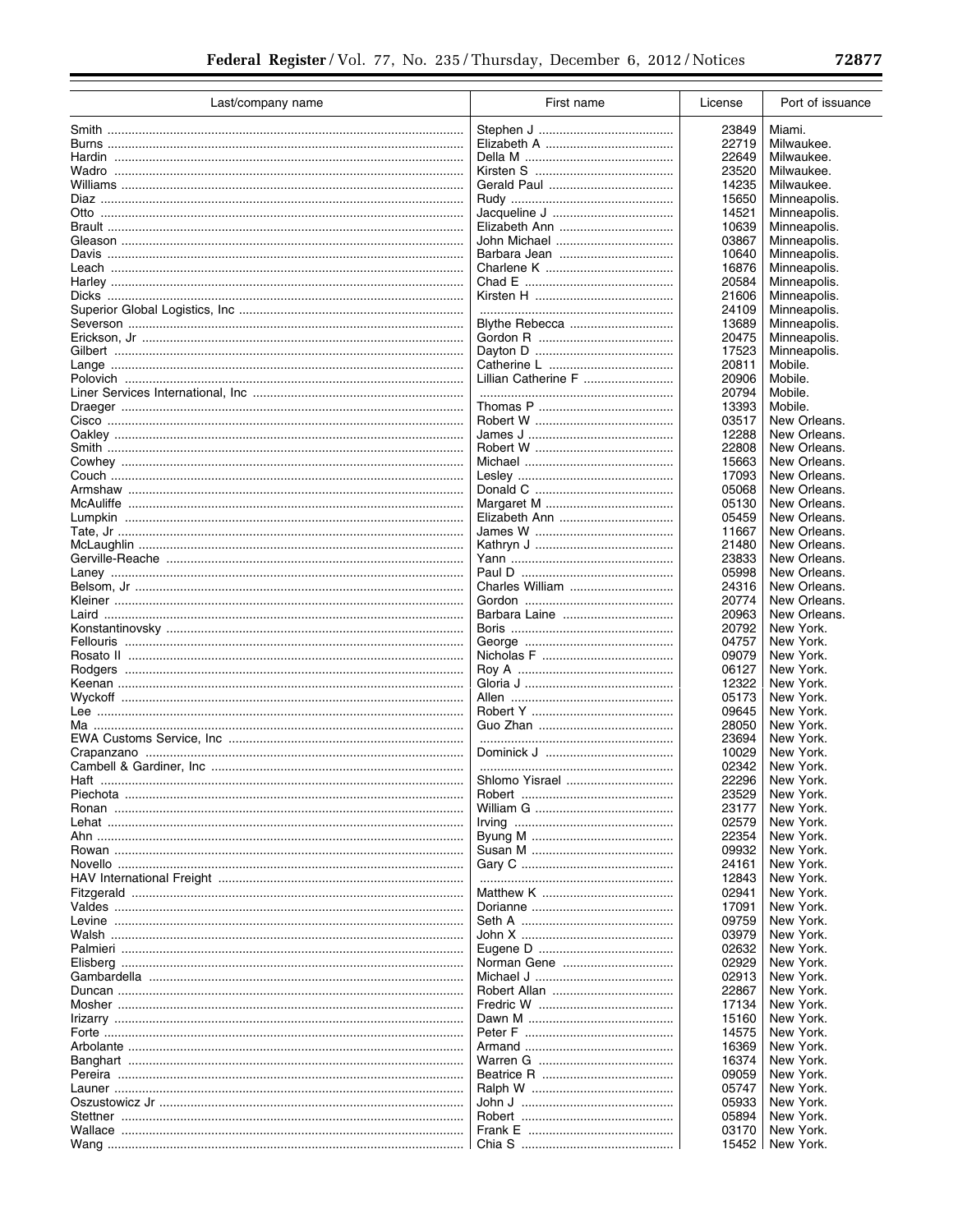$\equiv$ 

| Last/company name                         | First name      | License        | Port of issuance               |
|-------------------------------------------|-----------------|----------------|--------------------------------|
|                                           |                 | 10461          | New York.                      |
|                                           |                 | 10362          | New York.                      |
|                                           |                 | 06910          | New York.                      |
|                                           |                 | 03176          | New York.                      |
|                                           |                 | 03980          | New York.                      |
|                                           |                 | 07057          | New York.                      |
|                                           |                 | 09946          | New York.                      |
|                                           | Thomas Benjamin | 09226          | New York.                      |
|                                           |                 | 05773          | New York.                      |
|                                           |                 | 05119          | New York.                      |
|                                           |                 | 15453          | New York.                      |
|                                           |                 | 05163          | New York.                      |
|                                           |                 | 20280          | New York.                      |
|                                           |                 | 14592          | Nogales.                       |
|                                           |                 | 14665          | Nogales.                       |
|                                           |                 | 10057          | Nogales.                       |
|                                           |                 | 28123          | Norfolk.                       |
|                                           |                 | 24056          | Norfolk.                       |
|                                           |                 | 10872          | Norfolk.                       |
|                                           |                 | 11676          | Norfolk.                       |
|                                           |                 | 21236          | Norfolk.                       |
|                                           |                 | 10946          | Norfolk.                       |
|                                           |                 | 12458          | Norfolk.                       |
|                                           |                 | 04418          | Norfolk.                       |
|                                           |                 | 04716          | Otay Mesa.                     |
|                                           |                 | 03516          | Pembina.                       |
|                                           |                 | 07741          | Pembina.                       |
|                                           |                 | 03237          | Pembina.                       |
|                                           |                 | 15601          | Philadelphia.                  |
|                                           |                 | 20769          | Philadelphia.                  |
|                                           |                 | 20966          | Philadelphia.                  |
|                                           |                 | 22742          | Philadelphia.                  |
|                                           |                 | 15760          | Philadelphia.                  |
|                                           |                 | 15735          | Philadelphia.                  |
|                                           |                 | 08089          | Philadelphia.                  |
|                                           |                 | 10847          | Philadelphia.                  |
|                                           |                 | 28059          | Philadelphia.                  |
|                                           |                 | 07785          | Philadelphia.                  |
|                                           |                 | 04602          | Philadelphia.                  |
|                                           |                 | 10357          | Philadelphia.<br>Philadelphia. |
|                                           |                 | 15093<br>10654 | Philadelphia.                  |
|                                           |                 | 07962          | Philadelphia.                  |
|                                           |                 | 22349          | Philadelphia.                  |
|                                           |                 | 05399          | Philadelphia.                  |
|                                           |                 | 22111          | Philadelphia.                  |
|                                           |                 | 21795          | Philadelphia.                  |
|                                           |                 | 13176          | Philadelphia.                  |
|                                           |                 | 20105          | Philadelphia.                  |
|                                           |                 | 21312          | Philadelphia.                  |
|                                           |                 | 10292          | Philadelphia.                  |
|                                           |                 | 13989          | Philadelphia.                  |
|                                           |                 | 13219          | Philadelphia.                  |
|                                           |                 | 16868          | Philadelphia.                  |
|                                           |                 | 15479          | Philadelphia.                  |
|                                           |                 | 04704          | Philadelphia.                  |
|                                           |                 | 15527          | Philadelphia.                  |
|                                           |                 | 15223          | Philadelphia.                  |
|                                           |                 | 06512          | Philadelphia.                  |
|                                           |                 | 03504          | Philadelphia.                  |
| Sinnott ……………………………………………………………………………………… |                 | 15964          | Philadelphia.                  |
|                                           |                 | 04983          | Philadelphia.                  |
|                                           |                 | 16710          | Philadelphia.                  |
|                                           |                 | 07275          | Philadelphia.                  |
|                                           |                 | 03983          | Philadelphia.                  |
|                                           | Sandra Darlene  | 16396          | Philadelphia.                  |
|                                           |                 | 17177          | Philadelphia.                  |
|                                           |                 | 16896          | Philadelphia.                  |
|                                           |                 | 14579          | Philadelphia.                  |
|                                           |                 | 16020          | Philadelphia.                  |
|                                           |                 | 05994          | Portland, ME.                  |
|                                           |                 | 13690          | Portland, OR.                  |
|                                           |                 | 22916          | Portland, OR.                  |
|                                           |                 | 15795          | Portland, OR.                  |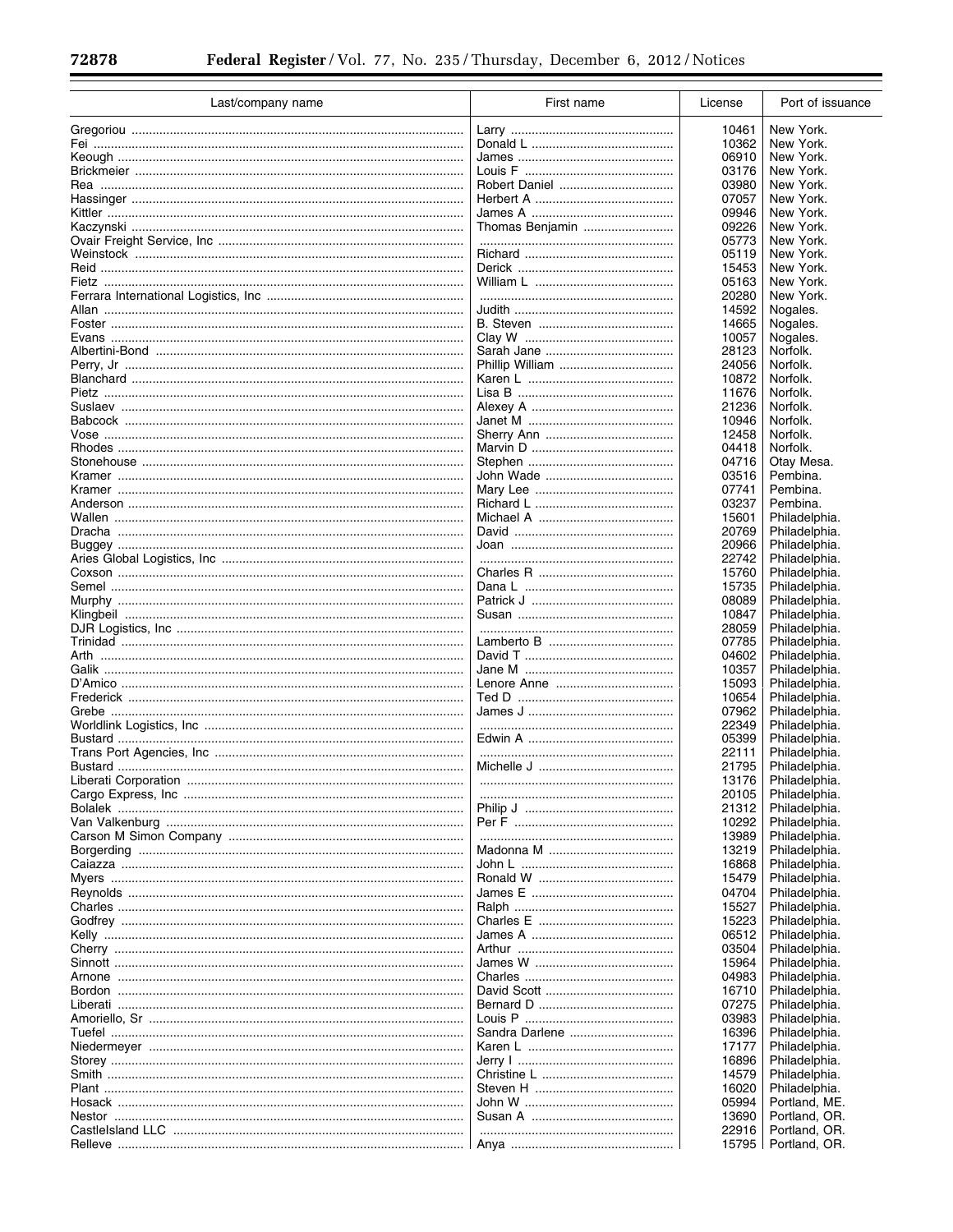÷

| Last/company name                                 | First name       | License        | Port of issuance         |
|---------------------------------------------------|------------------|----------------|--------------------------|
|                                                   |                  | 13691          | Portland, OR.            |
|                                                   |                  | 16837          | Portland, OR.            |
|                                                   |                  | 21082          | Portland, OR.            |
|                                                   |                  | 20169          | Portland, OR.            |
|                                                   |                  | 04618          | Providence.              |
|                                                   |                  | 15146          | San Diego.               |
|                                                   |                  | 07640          | San Diego.               |
|                                                   |                  | 28821          | San Francisco.           |
|                                                   |                  | 11544          | San Francisco.           |
|                                                   | Andrew McCartney | 14067          | San Francisco.           |
|                                                   |                  | 27753          | San Francisco.           |
|                                                   |                  | 20163          | San Francisco.           |
|                                                   |                  | 13776          | San Francisco.           |
|                                                   |                  | 21319          | San Juan.                |
|                                                   |                  | 20504          | Savannah.                |
| James ………………………………………………………………………………………           |                  | 04071          | Savannah.                |
|                                                   |                  | 04583          | Savannah.                |
|                                                   |                  | 09278          | Savannah.                |
|                                                   |                  | 11504          | Savannah.                |
|                                                   |                  | 12423          | Savannah.                |
|                                                   |                  | 12566          | Savannah.                |
|                                                   |                  | 17066          | Savannah.                |
|                                                   |                  | 04161          | Savannah.                |
|                                                   |                  | 21055          | Seattle.                 |
|                                                   |                  | 22438          | Seattle.<br>Seattle.     |
|                                                   |                  | 15576<br>21477 | Seattle.                 |
|                                                   |                  |                | Seattle.                 |
|                                                   |                  | 04798<br>14872 | Seattle.                 |
|                                                   |                  | 04211          | Seattle.                 |
|                                                   |                  | 15717          | Seattle.                 |
|                                                   |                  | 14155          | Seattle.                 |
|                                                   |                  | 18014          | Seattle.                 |
|                                                   |                  | 12313          | Seattle.                 |
|                                                   |                  | 13459          | Seattle.                 |
|                                                   |                  | 16915          | Seattle.                 |
|                                                   |                  | 03716          | Seattle.                 |
|                                                   |                  | 16747          | Seattle.                 |
|                                                   |                  | 15920          | Seattle.                 |
|                                                   |                  | 07233          | Seattle.                 |
|                                                   |                  | 06770          | Seattle.                 |
|                                                   |                  | 05098          | Seattle.                 |
|                                                   |                  | 06163          | Seattle.                 |
|                                                   |                  | 06442          | Seattle.                 |
|                                                   | Valerie Toujours | 10805          | Seattle.                 |
|                                                   |                  | 11486          | Seattle.                 |
|                                                   |                  | 11625          | Seattle.                 |
|                                                   |                  | 17183          | Seattle.                 |
|                                                   |                  | 14811          | Seattle.                 |
| <u>Isabelle ………………………………………………………………………………………</u> | Suzanne Nicole   | 11513          | St. Albans.              |
|                                                   |                  | 24262          | St. Albans.              |
|                                                   |                  | 05885          | St. Albans.              |
|                                                   |                  | 12848          | St. Louis.               |
|                                                   |                  | 21661<br>11510 | St. Louis.<br>St. Louis. |
|                                                   |                  | 15734          | St. Louis.               |
|                                                   |                  | 22101          | St. Louis.               |
| <u>Neill …………………………………………………………………………………………</u>   |                  | 21449          | St. Louis.               |
|                                                   |                  | 05474          | St. Louis.               |
|                                                   |                  | 14753          | St. Louis.               |
|                                                   |                  | 17232          | St. Louis.               |
|                                                   |                  | 17010          | St. Louis.               |
|                                                   |                  | 16592          | St. Louis.               |
|                                                   |                  | 03776          | St. Louis.               |
|                                                   |                  | 21497          | St. Louis.               |
|                                                   |                  | 20049          | St. Louis.               |
|                                                   |                  | 23730          | St. Louis.               |
|                                                   |                  | 11512          | St. Louis.               |
|                                                   |                  | 14609          | St. Louis.               |
|                                                   |                  | 07375          | St. Louis.               |
|                                                   |                  | 03778          | St. Louis.               |
|                                                   |                  | 20099          | St. Louis.               |
|                                                   |                  | 23672          | Tampa.                   |
|                                                   |                  |                | 28051   Tampa.           |